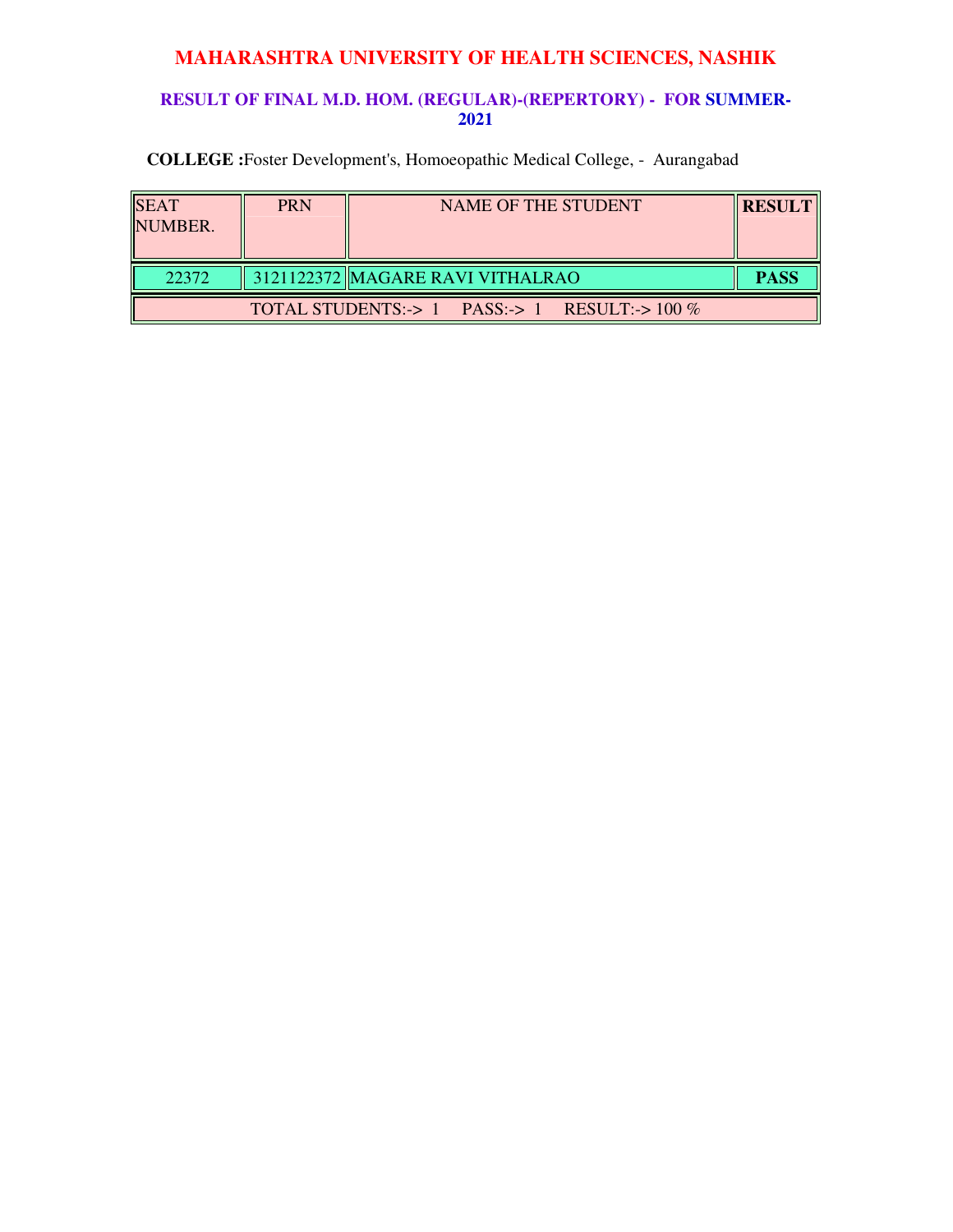### **RESULT OF M.D. HOM. (REGULAR) PART-I HOMOEOPATHIC PHILOSOPHY (2016) - FOR SUMMER-2021**

**COLLEGE :**Foster Development's, Homoeopathic Medical College, - Aurangabad

| <b>SEAT</b><br>NUMBER. | <b>PRN</b> | <b>NAME OF THE STUDENT</b>                    | <b>RESULT</b> |
|------------------------|------------|-----------------------------------------------|---------------|
| 21857                  |            | 3121121857 SHAMAL SHRIKRISHNA PATIL           | <b>PASS</b>   |
| 21858                  |            | 3121121858 SHEFALI SHISHIR TELANG             | <b>PASS</b>   |
| 21850                  |            | 3121121850 NITIN SUDHAKARRAO DHOLE            | <b>PASS</b>   |
|                        |            | TOTAL STUDENTS:-> 3 PASS:-> 3 RESULT:-> 100 % |               |

# **MAHARASHTRA UNIVERSITY OF HEALTH SCIENCES, NASHIK**

**RESULT OF M.D.HOM.(REG.) PART-I (MATERIA MEDICA)(2016) - FOR SUMMER-2021**

**COLLEGE :**Foster Development's, Homoeopathic Medical College, - Aurangabad

| <b>SEAT</b><br>NUMBER.                                      | <b>PRN</b> | <b>NAME OF THE STUDENT</b>        | <b>RESULT</b> |
|-------------------------------------------------------------|------------|-----------------------------------|---------------|
| 21968                                                       |            | 3121121968 JUMDE WRUSHALI PRAKASH | <b>PASS</b>   |
|                                                             |            |                                   |               |
| 21971                                                       |            | 3121121971 PAWAR ASHLESHA DILIP   | <b>PASS</b>   |
| 21973                                                       |            | 3121121973 SUR RAJESH HANUMAN     | <b>FAIL</b>   |
| TOTAL STUDENTS:-> 3 PASS:-> 2 RESULT:-> 66.66666666666667 % |            |                                   |               |

### **MAHARASHTRA UNIVERSITY OF HEALTH SCIENCES, NASHIK**

#### **RESULT OF M.D. HOM. (REGULAR) PART-I REPERTORY (2016) - FOR SUMMER-2021**

| <b>SEAT</b><br>NUMBER.                        | <b>PRN</b> | NAME OF THE STUDENT              | <b>RESULT</b> |  |
|-----------------------------------------------|------------|----------------------------------|---------------|--|
| 22062                                         |            | 3121122062 PAYDELWAR SUMIT GULAB | <b>PASS</b>   |  |
| TOTAL STUDENTS:-> 1 PASS:-> 1 RESULT:-> 100 % |            |                                  |               |  |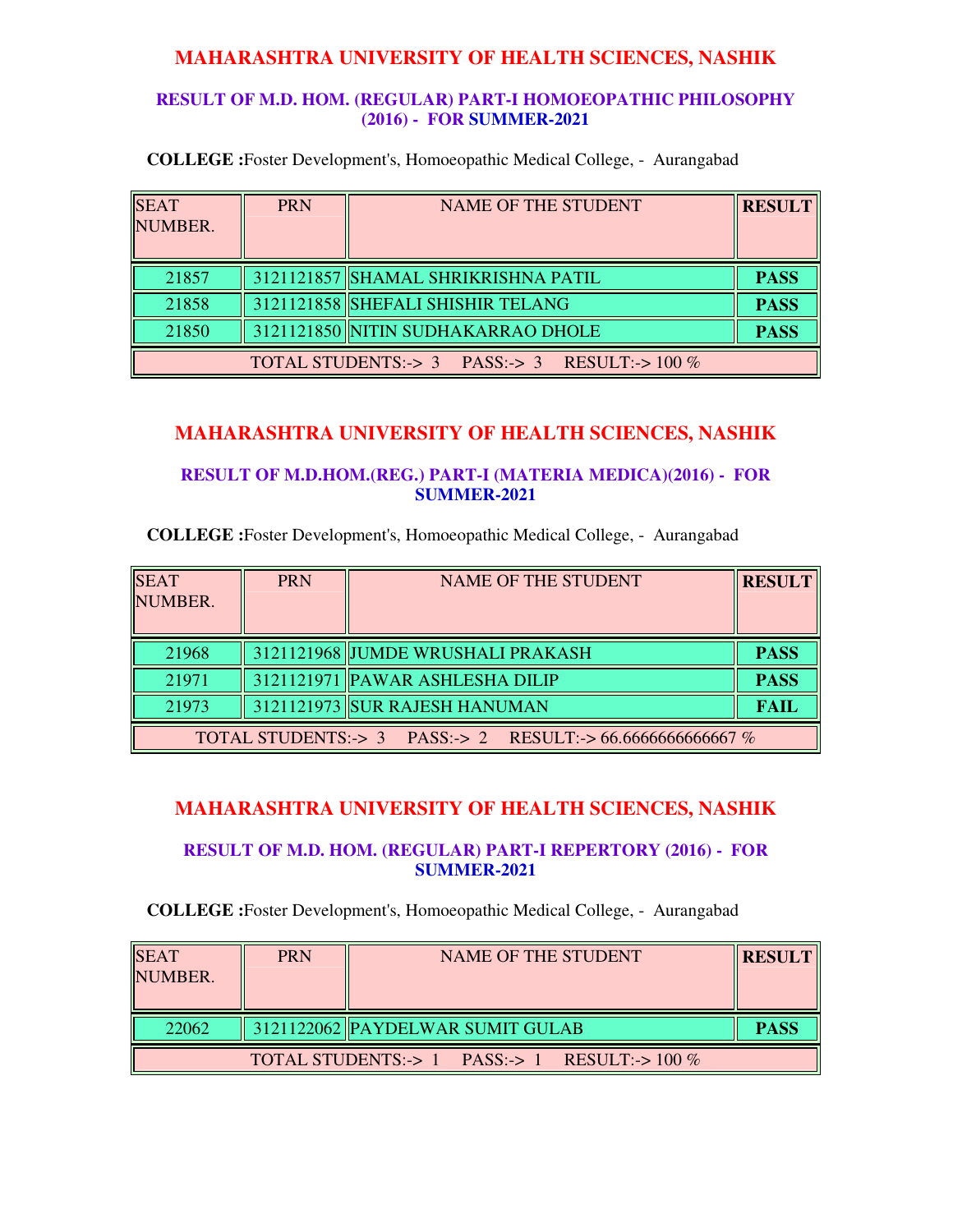### **RESULT OF M.D. HOM. (REGULAR) PART-I HOMOEOPATHIC PHARMACY (2016) - FOR SUMMER-2021**

**COLLEGE :**Foster Development's, Homoeopathic Medical College, - Aurangabad

| <b>SEAT</b><br>NUMBER. | <b>PRN</b>                                          | NAME OF THE STUDENT                              | <b>RESULT</b> |  |  |
|------------------------|-----------------------------------------------------|--------------------------------------------------|---------------|--|--|
| 22129                  |                                                     | $\parallel$ 3121122129 SHILPA SAHEBRAO DEOSARKAR | <b>PASS</b>   |  |  |
|                        | TOTAL STUDENTS:-> $1$ PASS:-> $1$ RESULT:-> $100\%$ |                                                  |               |  |  |

# **MAHARASHTRA UNIVERSITY OF HEALTH SCIENCES, NASHIK**

### **RESULT OF M.D. HOM. (REGULAR) PART-I PRACTICE OF MEDICINE (2016) - FOR SUMMER-2021**

**COLLEGE :**Foster Development's, Homoeopathic Medical College, - Aurangabad

| <b>SEAT</b><br>NUMBER.                                      | <b>PRN</b> | <b>NAME OF THE STUDENT</b>           | <b>RESULT</b> |
|-------------------------------------------------------------|------------|--------------------------------------|---------------|
| 22179                                                       |            | 3121122179 BHUSARE SMITA RAM         | <b>PASS</b>   |
| 22182                                                       |            | 3121122182 MESHRAM SUBHICHHA BHIMRAO | <b>FAIL</b>   |
| 22187                                                       |            | 3121122187 TUPE NIVRUTTI DNYANESHWAR | <b>PASS</b>   |
| TOTAL STUDENTS:-> 3 PASS:-> 2 RESULT:-> 66.66666666666667 % |            |                                      |               |

# **MAHARASHTRA UNIVERSITY OF HEALTH SCIENCES, NASHIK**

#### **RESULT OF M.D. HOM. (REGULAR) PART-I PAEDIATRICS (2016) - FOR SUMMER-2021**

| <b>SEAT</b><br>NUMBER. | <b>PRN</b> | <b>NAME OF THE STUDENT</b>                    | <b>RESULT</b> |
|------------------------|------------|-----------------------------------------------|---------------|
| 22263                  |            | 3120241388 KHARVE PRIYANKA KRUSHNA            | <b>PASS</b>   |
| 22262                  |            | 3121122262 JJAGALPURE VAIBHAVI SANGAMNATH     | <b>PASS</b>   |
| 22265                  |            | 3121122265 MOTA MALLIKA AJIT                  | <b>PASS</b>   |
| 22260                  |            | 3121122260 DESHMUKH SHWETA KISHORRAO          | <b>PASS</b>   |
| 22261                  |            | 3120241387 GIRI SUCHANDRA                     | <b>PASS</b>   |
|                        |            | TOTAL STUDENTS:-> 5 PASS:-> 5 RESULT:-> 100 % |               |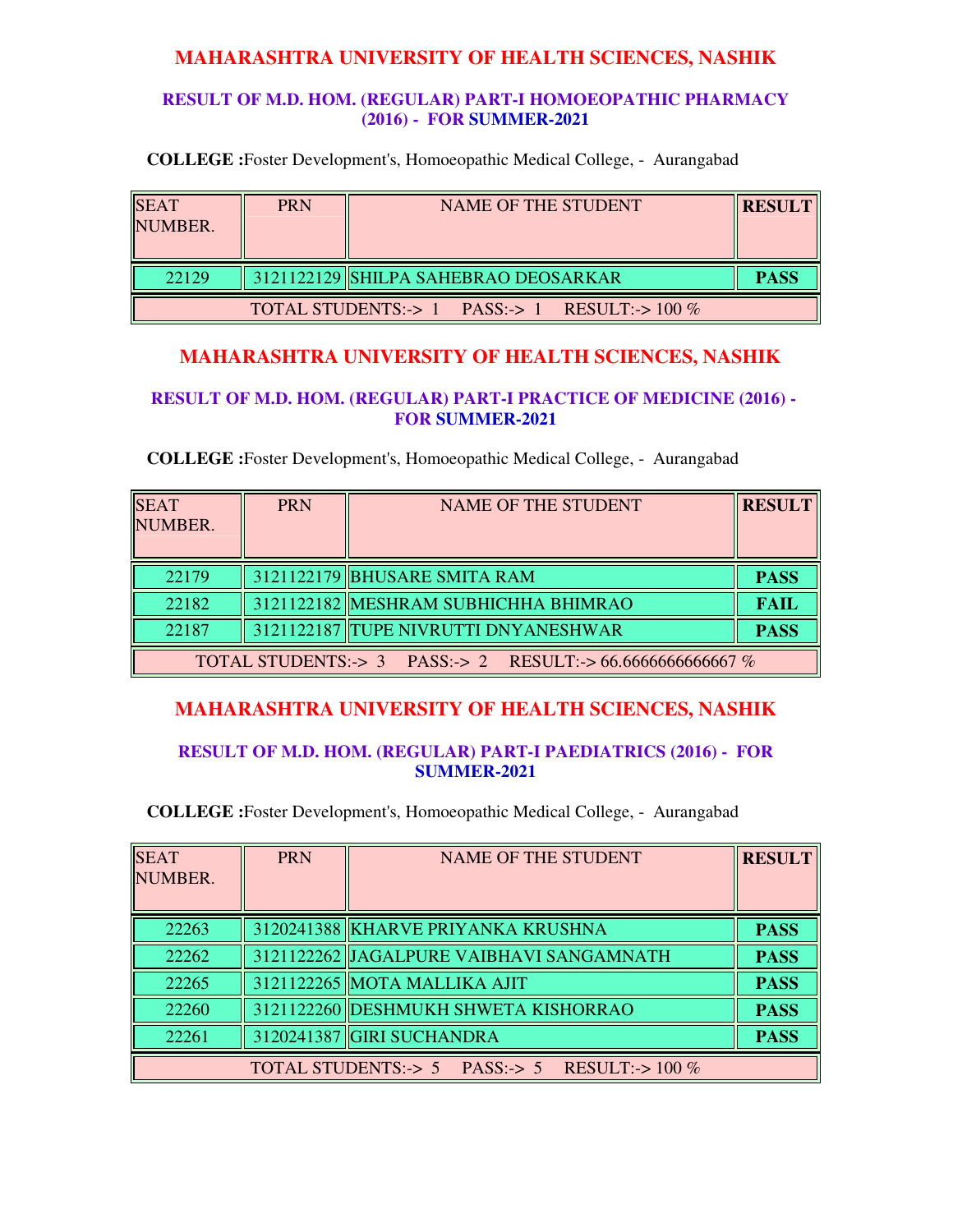### **RESULT OF FINAL M.D. HOM. (REGULAR) HOMOEOPATHIC PHILOSOPHY (2016) - FOR SUMMER-2021**

**COLLEGE :**Foster Development's, Homoeopathic Medical College, - Aurangabad

| <b>SEAT</b><br>NUMBER.                          | <b>PRN</b> | NAME OF THE STUDENT                | <b>RESULT</b> |  |
|-------------------------------------------------|------------|------------------------------------|---------------|--|
| 21905                                           |            | 3119296272 MISAL MANGAL MAHADEV    | <b>PASS</b>   |  |
| 21906                                           |            | 3119124789 RAJENDRA PRABHU TALLADA | <b>PASS</b>   |  |
| TOTAL STUDENTS:-> 2 PASS:-> 2 RESULT:-> $100\%$ |            |                                    |               |  |

# **MAHARASHTRA UNIVERSITY OF HEALTH SCIENCES, NASHIK**

#### **RESULT OF FINAL M.D. HOM. (REGULAR)-(REPERTORY) - FOR SUMMER-2021**

#### **COLLEGE :**Foster Development's, Homoeopathic Medical College, - Aurangabad

| <b>SEAT</b><br>NUMBER. | <b>PRN</b> | <b>NAME OF THE STUDENT</b>                                                        | <b>RESULT</b> |
|------------------------|------------|-----------------------------------------------------------------------------------|---------------|
| 22110                  |            | 3119124956 VYSHAK RAJENDRAN                                                       | <b>PASS</b>   |
| 22108                  |            | 3119124952 BHOJANE PUNJARAM HARIBHA                                               | <b>PASS</b>   |
| 22109                  |            | 3119296100 JAIN RASHMI KHUSHALCHAND                                               | <b>PASS</b>   |
|                        |            | TOTAL STUDENTS: $\rightarrow$ 3 PASS: $\rightarrow$ 3 RESULT: $\rightarrow$ 100 % |               |

# **MAHARASHTRA UNIVERSITY OF HEALTH SCIENCES, NASHIK**

### **RESULT OF FINAL M.D. HOM. (REGULAR)-(HOMOEOPATHIC PHARMACY)- 2016 - FOR SUMMER-2021**

| <b>SEAT</b><br>NUMBER.                        | <b>PRN</b> | NAME OF THE STUDENT            | <b>RESULT</b> |  |
|-----------------------------------------------|------------|--------------------------------|---------------|--|
| 22143                                         |            | 3119125003 DHUMAL SUNIL LAXMAN | <b>PASS</b>   |  |
| TOTAL STUDENTS:-> 1 PASS:-> 1 RESULT:-> 100 % |            |                                |               |  |